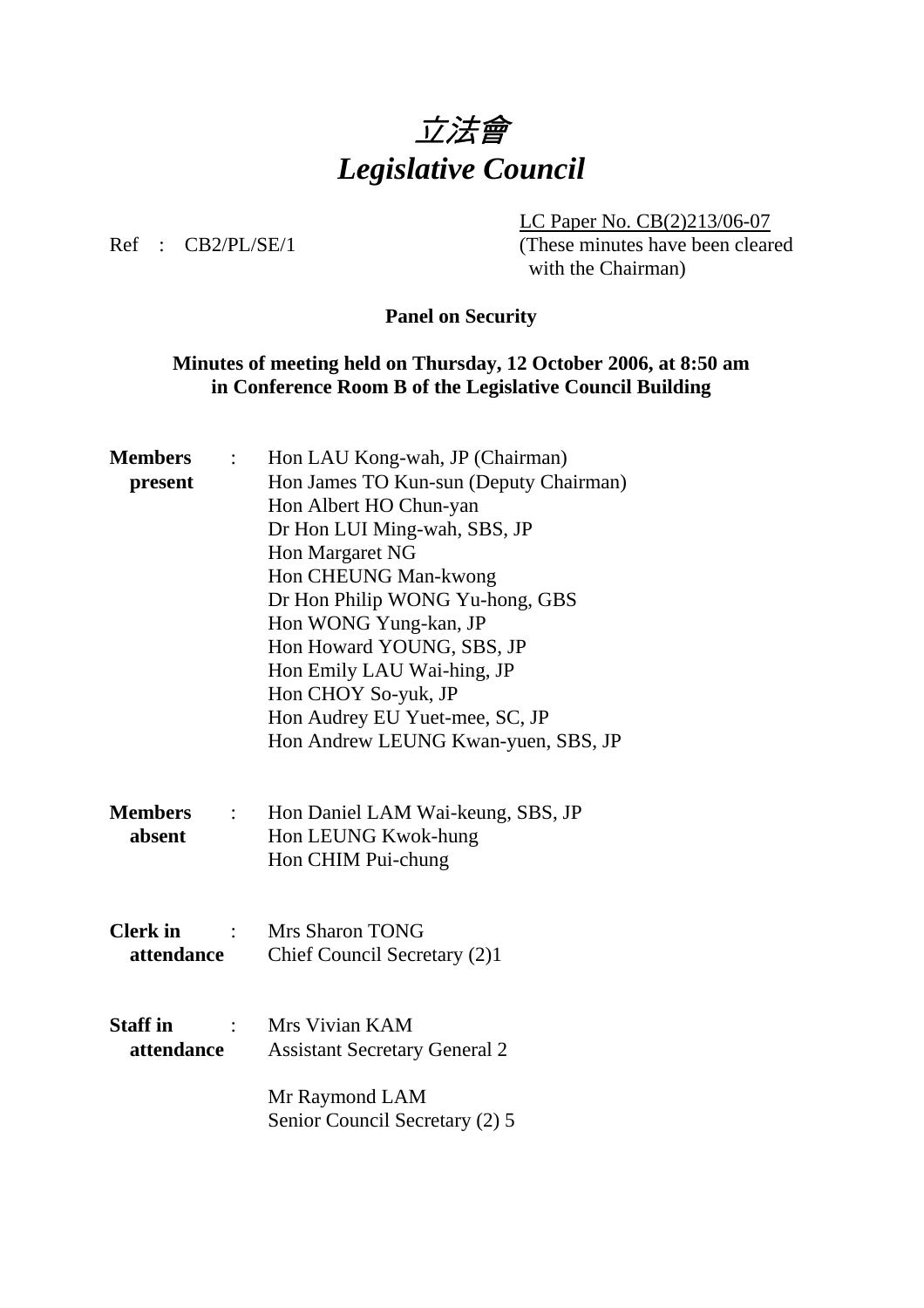Action

 Ms Katherine YUNG Senior Council Secretary (2) 8

 Miss Josephine SO Council Secretary (2) 1

 Miss Helen DIN Legislative Assistant (2)1

#### Action

# **I. Election of Chairman and Deputy Chairman for the 2006-2007 session**

#### Election of Chairman

 Mr James TO, Chairman of the Panel for the 2005-2006 session, called for nominations for the chairmanship of the Panel. Mr LAU Kong-wah was nominated by Mr WONG Yung-kan and the nomination was seconded by Mr CHEUNG Man-kwong, Mr Howard YOUNG and Mr Andrew LEUNG. LAU Kong-wah accepted the nomination.

 2. As there was no other nomination, Mr James TO declared Mr LAU Kong-wah elected as Chairman of the Panel for the 2006-2007 session. Mr LAU Kong-wah then took the chair.

#### Election of Deputy Chairman

 3. The Chairman called for nominations for the deputy chairmanship of the Panel. Mr James TO was nominated by Dr Philip WONG and the nomination was seconded by Mr Howard YOUNG. Mr James TO accepted the nomination.

 4. As there was no other nomination, the Chairman declared Mr James TO elected as Deputy Chairman of the Panel for the 2006-2007 session.

# **II. Schedule of meetings for the 2006-2007 session**

 5. Members agreed that regular meetings of the Panel would be held on the first Tuesday of each month at 2:30 pm. Members also agreed that the meetings on 2 January and 1 May 2007 would be rescheduled.

#### **III. Items for discussion at the next meeting**

 6. Members agreed that the next regular meeting would be held on 7 November 2006 at 2:30 pm to discuss the following items -